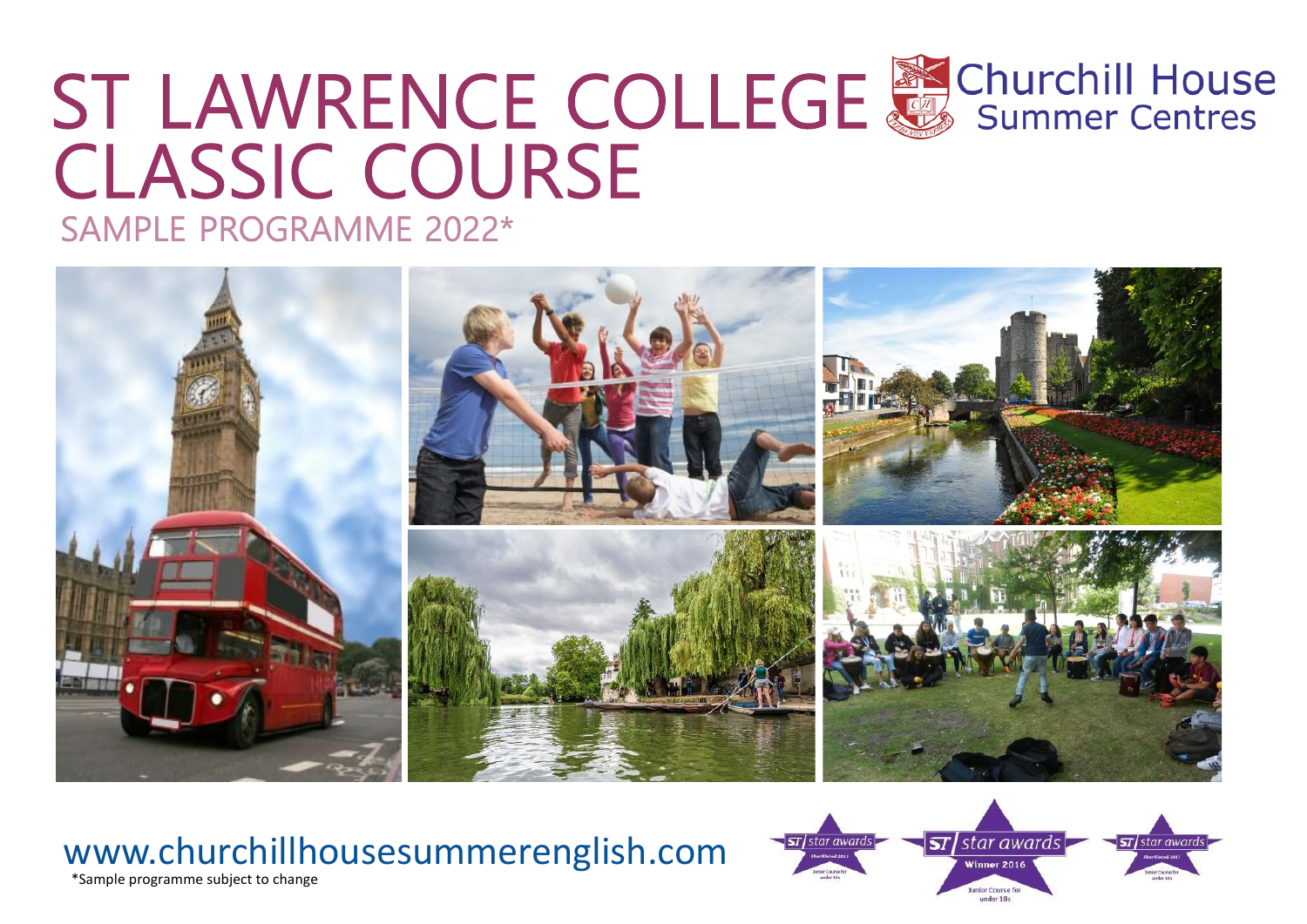### St Lawrence College Classic Sample Programme 2022\* Week 1

| <b>Sunday</b>                                   | <b>Monday</b>                  | <b>Tuesday</b>                 | Wednesday                      | <b>Thursday</b>                | Friday                         | Saturday                         |  |
|-------------------------------------------------|--------------------------------|--------------------------------|--------------------------------|--------------------------------|--------------------------------|----------------------------------|--|
| 3rd July                                        | 4th July                       | 5th July                       | 6th July                       | 7th July                       | 8th July                       | 9th July                         |  |
|                                                 | <b>Breakfast</b>               | <b>Breakfast</b>               | <b>Breakfast</b>               | <b>Breakfast</b>               | <b>Breakfast</b>               | <b>Breakfast</b>                 |  |
| <b>Arrivals Day</b>                             | 08:00-08:45                    | 08:00-08:45                    | 08:00-08:45                    | 08:00-08:45                    | 08:00-08:45                    | 08:00-08:45                      |  |
|                                                 | <b>English Lessons</b>         | <b>English Lessons</b>         | <b>English Lessons</b>         |                                | <b>English Lessons</b>         | <b>English Lessons</b>           |  |
|                                                 | 08:45-09:45                    | 08:45-09:45                    | 08:45-09:45                    |                                | 08:45-09:45                    | 08:45-09:45                      |  |
|                                                 | 10:00-11:00                    | 10:00-11:00                    | 10:00-11:00                    |                                | 10:00-11:00                    | 10:00-11:00                      |  |
|                                                 | 11:15-12:15                    | 11:15-12:15                    | 11:15-12:15                    |                                | 11:15-12:15                    | 11:15-12:15                      |  |
|                                                 | Lunch                          | Lunch                          | Lunch                          |                                | Lunch                          | Lunch                            |  |
|                                                 | 12:15-14:00                    | 12:15-14:00                    | 12:15-14:00                    |                                | 12:15-14:00                    | 12:15-14:00                      |  |
|                                                 | <b>Onsite Activities</b>       | <b>Half Day Excursion</b>      | <b>Onsite Activities</b>       | <b>Full Day Excursion</b>      | <b>Local Activities</b>        | <b>Onsite Activities</b>         |  |
|                                                 | <b>Bollywood Dancing</b>       | Canterbury Cathedral           | Origami                        | London & Thames Cruise         | <b>Beach Games</b>             | Drumming                         |  |
|                                                 | 14:00-15:00                    | 13:30-18:00                    | 14:00-15:00                    | 08:45-19:00                    | 14:00-17:30                    | 14:00-15:00                      |  |
| Arrive, unpack and                              | Disco Decoration Design        |                                | <b>Football &amp; Tennis</b>   |                                |                                | Volleyball & Cricket             |  |
| familiarise yourself with<br>the school and its | 15:15-16:15                    |                                | 15:15-16:15                    |                                |                                | 15:15-16:15                      |  |
| surroundings                                    | Swimming                       |                                | <b>Stop Motion Animation</b>   |                                |                                | <b>Trashion Show Preparation</b> |  |
|                                                 | 16:30-17:30                    |                                | 16:30-17:30                    |                                |                                | 16:30-17:30                      |  |
| <b>Dinner &amp; House Time</b>                  | <b>Dinner &amp; House Time</b> | <b>Dinner &amp; House Time</b> | <b>Dinner &amp; House Time</b> | <b>Dinner &amp; House Time</b> | <b>Dinner &amp; House Time</b> | <b>Dinner &amp; House Time</b>   |  |
| 17:30-20:00                                     | 17:30-20:00                    | 18:00-20:00                    | 17:30-20:00                    | 19:00-20:00                    | 17:30-20:00                    | 17:30-20:00                      |  |
| <b>MovieQuiz</b>                                | <b>Welcome Party</b>           | <b>Scavenger Hunt</b>          | Karaoke                        | <b>Movie Night</b>             | <b>Olympic Games</b>           | <b>Trashion Show!</b>            |  |
|                                                 |                                |                                |                                | Schurchill House               |                                |                                  |  |
| Lights Out 22:30                                |                                |                                |                                |                                |                                |                                  |  |

St Lawrence has a zig-zag programme: lessons may be in the mornings or afternoons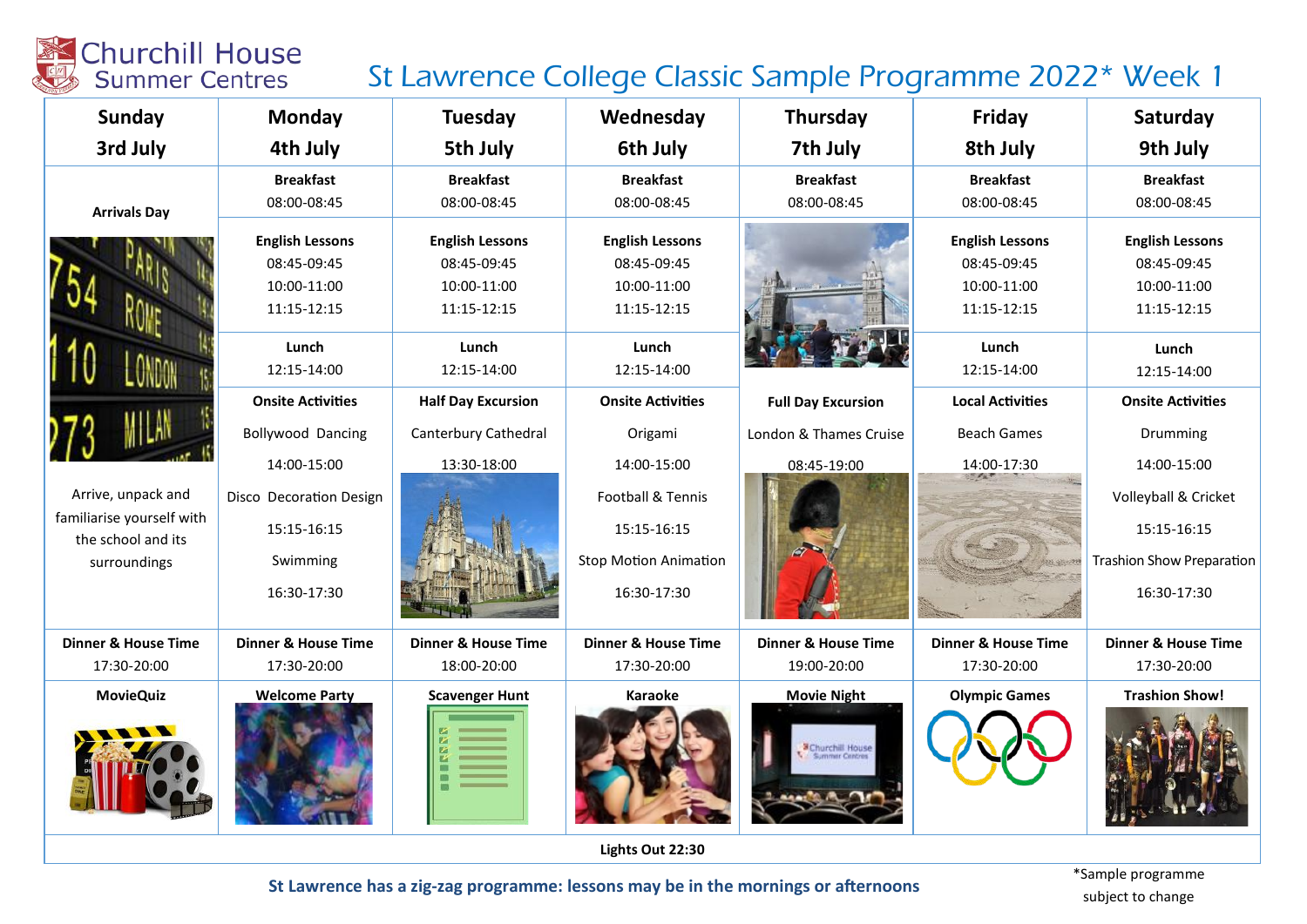#### St Lawrence College Classic Sample Programme 2022\* Week 2

| Sunday                         | <b>Monday</b>                  | <b>Tuesday</b>                 | Wednesday                      | <b>Thursday</b>                | Friday                         | Saturday                         |  |  |
|--------------------------------|--------------------------------|--------------------------------|--------------------------------|--------------------------------|--------------------------------|----------------------------------|--|--|
| 10th July                      | 11th July                      | 12th July                      | 13th July                      | 14th July                      | 15th July                      | 16th July                        |  |  |
|                                | <b>Breakfast</b>               | <b>Breakfast</b>               | <b>Breakfast</b>               | <b>Breakfast</b>               | <b>Breakfast</b>               | <b>Breakfast</b>                 |  |  |
| <b>Arrivals Day</b>            | 08:00-08:45                    | 08:00-08:45                    | 08:00-08:45                    | 08:00-08:45                    | 08:00-08:45                    | 08:00-08:45                      |  |  |
|                                | <b>English Lessons</b>         | <b>English Lessons</b>         | <b>English Lessons</b>         |                                | <b>English Lessons</b>         | <b>English Lessons</b>           |  |  |
|                                | 08:45-09:45                    | 08:45-09:45                    | 08:45-09:45                    |                                | 08:45-09:45                    | 08:45-09:45                      |  |  |
|                                | 10:00-11:00                    | 10:00-11:00                    | 10:00-11:00                    |                                | 10:00-11:00                    | 10:00-11:00                      |  |  |
|                                | 11:15-12:15                    | 11:15-12:15                    | 11:15-12:15                    |                                | 11:15-12:15                    | 11:15-12:15                      |  |  |
|                                | Lunch                          | Lunch                          | Lunch                          |                                | Lunch                          | Lunch                            |  |  |
|                                | 12:15-14:00                    | 12:15-14:00                    | 12:15-14:00                    |                                | 12:15-14:00                    | 12:15-14:00                      |  |  |
|                                | <b>Onsite Activities</b>       | <b>Half Day Excursion</b>      | <b>Onsite Activities</b>       | <b>Full Day Excursion</b>      | <b>Local Activities</b>        | <b>Onsite Activities</b>         |  |  |
|                                | Swimming                       | Margate and Turner             | Junk Robot Building            | Cambridge and Punting          | <b>Beach Games</b>             | Drumming                         |  |  |
| <b>Onsite Activities</b>       | 14:00-15:00                    | 13:30-18:00                    | 14:00-15:00                    | 08:45-19:00                    | 14:00-17:30                    | 14:00-15:00                      |  |  |
| or                             | Egg Drop Puzzle                |                                | Football & Netball             |                                |                                | <b>Talent Show Preparation</b>   |  |  |
| <b>Optional Excursion</b>      | 15:15-16:15                    |                                | 15:15-16:15                    |                                |                                | 15:15-16:15                      |  |  |
| Leeds Castle                   | Mannequin Challenge            |                                | <b>British Bulldog</b>         |                                |                                | <b>Talent Show Rehearsal</b>     |  |  |
|                                | 16:30-17:30                    |                                | 16:30-17:30                    |                                |                                | 16:30-17:30                      |  |  |
| <b>Dinner &amp; House Time</b> | <b>Dinner &amp; House Time</b> | <b>Dinner &amp; House Time</b> | <b>Dinner &amp; House Time</b> | <b>Dinner &amp; House Time</b> | <b>Dinner &amp; House Time</b> | <b>Dinner &amp; House Time</b>   |  |  |
| 17:30-20:00                    | 17:30-20:00                    | 18:00-20:00                    | 17:30-20:00                    | 19:00-20:00                    | 17:30-20:00                    | 17:30-20:00                      |  |  |
| <b>Music Quiz</b>              | <b>Disco</b>                   | <b>International Night</b>     | <b>Sports</b>                  | <b>Movie Night</b>             | <b>Bottle Rockets</b>          | <b>St. Lawrence's Got Talent</b> |  |  |
|                                |                                |                                |                                | Churchill House                |                                |                                  |  |  |
|                                | Lights Out 22:30               |                                |                                |                                |                                |                                  |  |  |

St Lawrence has a zig-zag programme: lessons may be in the mornings or afternoons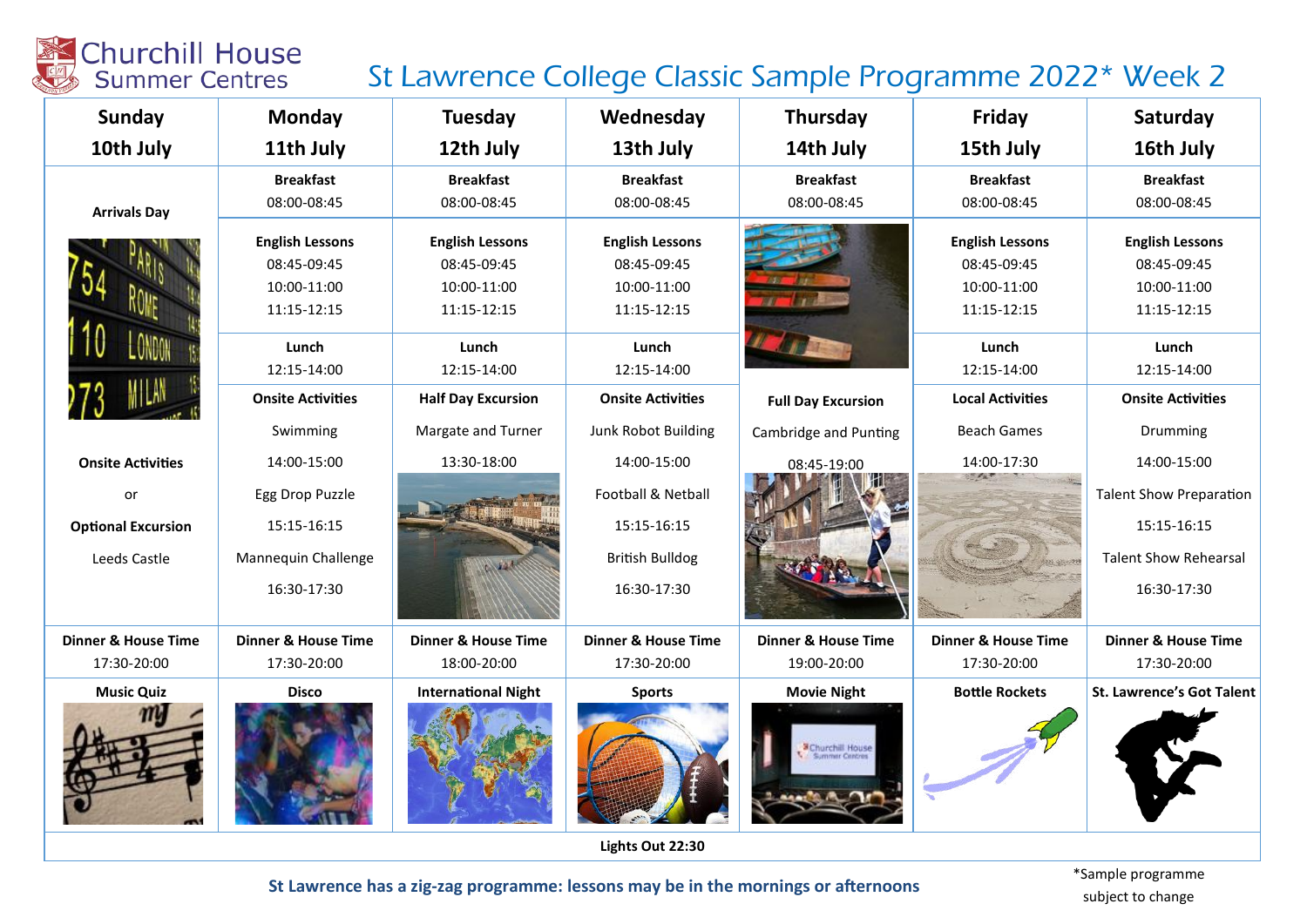### St Lawrence College Classic Sample Programme 2022\* Week 3

| <b>Sunday</b>                  | Monday                         | <b>Tuesday</b>                 | Wednesday                       | Thursday                       | Friday                         | Saturday                       |
|--------------------------------|--------------------------------|--------------------------------|---------------------------------|--------------------------------|--------------------------------|--------------------------------|
| 17th July                      | 18th July                      | 19th July                      | 20th July                       | 21st July                      | 22nd July                      | 23rd July                      |
|                                | <b>Breakfast</b>               | <b>Breakfast</b>               | <b>Breakfast</b>                | <b>Breakfast</b>               | <b>Breakfast</b>               | <b>Breakfast</b>               |
| <b>Arrivals Day</b>            | 08:00-08:45                    | 08:00-08:45                    | 08:00-08:45                     | 08:00-08:45                    | 08:00-08:45                    | 08:00-08:45                    |
|                                | <b>English Lessons</b>         | <b>English Lessons</b>         | <b>English Lessons</b>          |                                | <b>English Lessons</b>         | <b>English Lessons</b>         |
|                                | 08:45-09:45                    | 08:45-09:45                    | 08:45-09:45                     |                                | 08:45-09:45                    | 08:45-09:45                    |
|                                | 10:00-11:00                    | 10:00-11:00                    | 10:00-11:00                     |                                | 10:00-11:00                    | 10:00-11:00                    |
|                                | 11:15-12:15                    | 11:15-12:15                    | $11:15 - 12:15$                 |                                | 11:15-12:15                    | 11:15-12:15                    |
|                                | Lunch                          | Lunch                          | Lunch                           |                                | Lunch                          | Lunch                          |
|                                | 12:15-14:00                    | 12:15-14:00                    | 12:15-14:00                     |                                | 12:15-14:00                    | 12:15-14:00                    |
|                                | <b>Onsite Activities</b>       | <b>Half Day Excursion</b>      | <b>Onsite Activities</b>        | <b>Full Day Excursion</b>      | <b>Local Activities</b>        | <b>Onsite Activities</b>       |
|                                | Swimming                       | Canterbury Cathedral           | <b>Basketball and Tag Rugby</b> | London & Thames Cruise         | <b>Beach Games</b>             | Drumming                       |
| <b>Onsite Activities</b>       | 14:00-15:00                    | 13:30-18:00                    | 14:00-15:00                     | 08:45-19:00                    | 14:00-17:30                    | 14:00-15:00                    |
| or                             | Teambuilding                   |                                | <b>Bench Ball</b>               |                                |                                | <b>Zombie Movie Trailers</b>   |
| <b>Optional Excursion</b>      | 15:15-16:15                    |                                | 15:15-16:15                     |                                |                                | 15:15-16:15                    |
| London & London Eye            | <b>Self Portraits</b>          |                                | <b>Card Making</b>              |                                |                                | Apocalypse Art                 |
|                                | 16:30-17:30                    |                                | 16:30-17:30                     |                                |                                | 16:30-17:30                    |
| <b>Dinner &amp; House Time</b> | <b>Dinner &amp; House Time</b> | <b>Dinner &amp; House Time</b> | <b>Dinner &amp; House Time</b>  | <b>Dinner &amp; House Time</b> | <b>Dinner &amp; House Time</b> | <b>Dinner &amp; House Time</b> |
| 17:30-20:00                    | 17:30-20:00                    | 18:00-20:00                    | 17:30-20:00                     | 19:00-20:00                    | 17:30-20:00                    | 17:30-20:00                    |
| <b>International Quiz</b>      | <b>Welcome Party</b>           | <b>Students v Staff</b>        | <b>Karaoke</b>                  | <b>Movie Night</b>             | <b>Games Night</b>             | <b>Zombie Apocalypse!</b>      |
|                                |                                |                                |                                 | <b>E</b> Churchill House       |                                |                                |

Lights Out 22:30

St Lawrence has a zig-zag programme: lessons may be in the mornings or afternoons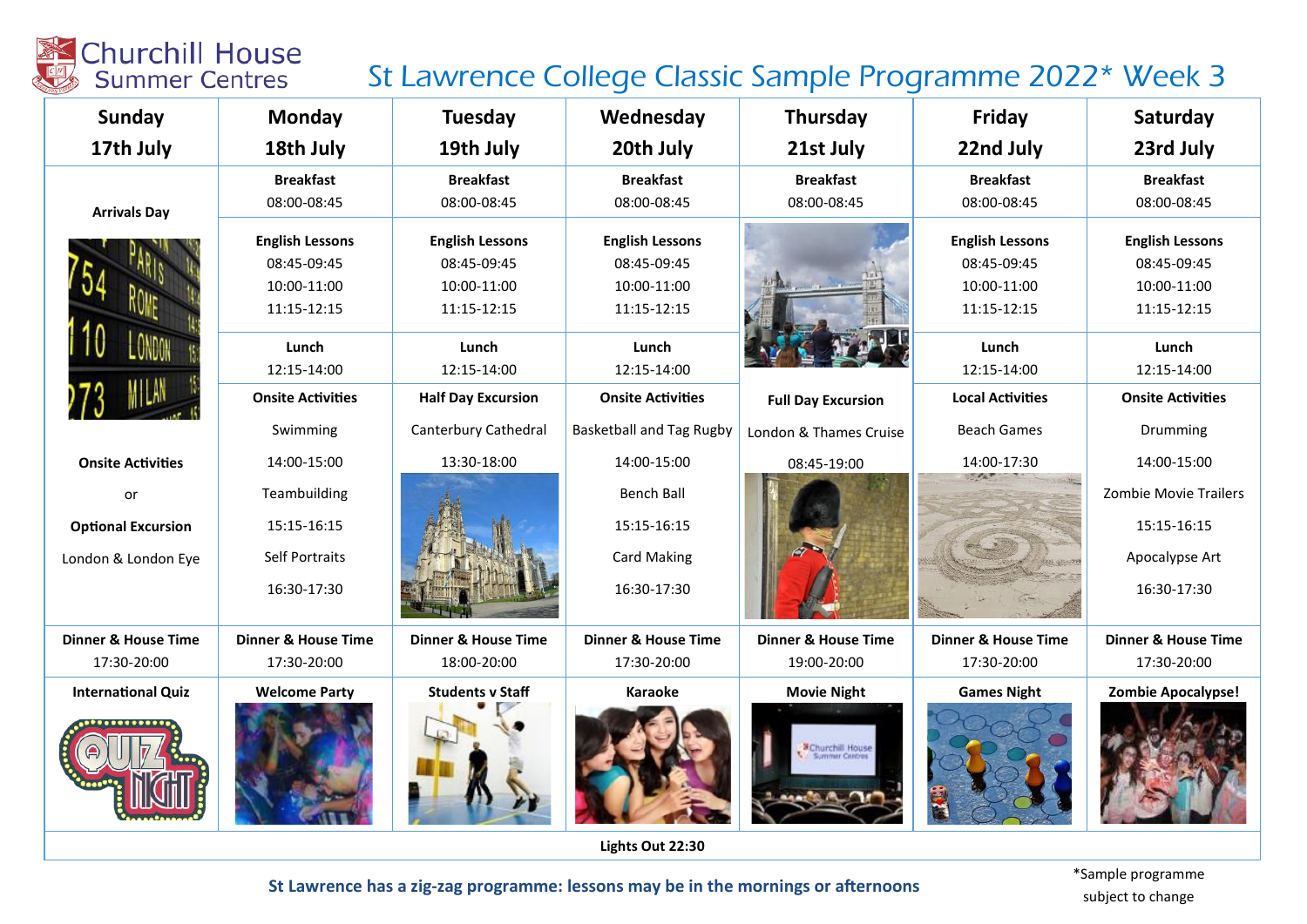#### St Lawrence College Classic Sample Programme 2022\* Week 4

| <b>Sunday</b>                  | <b>Monday</b>                  | <b>Tuesday</b>                 | Wednesday                      | Thursday                       | Friday                         | Saturday                       |
|--------------------------------|--------------------------------|--------------------------------|--------------------------------|--------------------------------|--------------------------------|--------------------------------|
| 24th July                      | 25th July                      | 26th July                      | 27th July                      | 28th July                      | 29th July                      | 30th July                      |
|                                | <b>Breakfast</b>               | <b>Breakfast</b>               | <b>Breakfast</b>               | <b>Breakfast</b>               | <b>Breakfast</b>               | <b>Breakfast</b>               |
| <b>Arrivals Day</b>            | 08:00-08:45                    | 08:00-08:45                    | 08:00-08:45                    | 08:00-08:45                    | 08:00-08:45                    | 08:00-08:45                    |
|                                | <b>English Lessons</b>         | <b>English Lessons</b>         | <b>English Lessons</b>         |                                | <b>English Lessons</b>         | <b>English Lessons</b>         |
|                                | 08:45-09:45                    | 08:45-09:45                    | 08:45-09:45                    |                                | 08:45-09:45                    | 08:45-09:45                    |
|                                | 10:00-11:00                    | 10:00-11:00                    | 10:00-11:00                    |                                | 10:00-11:00                    | 10:00-11:00                    |
|                                | 11:15-12:15                    | 11:15-12:15                    | 11:15-12:15                    |                                | 11:15-12:15                    | 11:15-12:15                    |
|                                | Lunch                          | Lunch                          | Lunch                          |                                | Lunch                          | Lunch                          |
|                                | 12:15-14:00                    | 12:15-14:00                    | 12:15-14:00                    |                                | 12:15-14:00                    | 12:15-14:00                    |
|                                | <b>Onsite Activities</b>       | <b>Half Day Excursion</b>      | <b>Onsite Activities</b>       | <b>Full Day Excursion</b>      | <b>Local Activities</b>        | <b>Onsite Activities</b>       |
|                                | Swimming                       | Margate and Turner             | Junk Robot Building            | Cambridge & Punting            | <b>Beach Games</b>             | Drumming                       |
| <b>Onsite Activities</b>       | 14:00-15:00                    | 13:30-18:00                    | 14:00-15:00                    | 08:45-19:00                    | 14:00-17:30                    | 14:00-15:00                    |
| or                             | Parachute Games                |                                | Football & Netball             |                                |                                | Murder Mystery Preparation     |
| <b>Optional Excursion</b>      | 15:15-16:15                    |                                | 15:15-16:15                    |                                |                                | 15:15-16:15                    |
| Ramsgate Wartime               | <b>TV Commercials</b>          |                                | <b>British Bulldog</b>         |                                |                                | Volleyball & Tennis            |
| Tunnels                        | 16:30-17:30                    |                                | 16:30-17:30                    |                                |                                | 16:30-17:30                    |
| <b>Dinner &amp; House Time</b> | <b>Dinner &amp; House Time</b> | <b>Dinner &amp; House Time</b> | <b>Dinner &amp; House Time</b> | <b>Dinner &amp; House Time</b> | <b>Dinner &amp; House Time</b> | <b>Dinner &amp; House Time</b> |
| 17:30-20:00                    | 17:30-20:00                    | 18:00-20:00                    | 17:30-20:00                    | 19:00-20:00                    | 17:30-20:00                    | 17:30-20:00                    |
| <b>Scavenger Hunt</b>          | <b>Disco</b>                   | <b>Movie Quiz</b>              | <b>Harry Potter Night</b>      | <b>Movie Night</b>             | <b>Rounders World Cup</b>      | <b>Murder Mystery</b>          |
|                                |                                |                                |                                | <b>EChurchill House</b>        |                                |                                |

Lights Out 22:30

St Lawrence has a zig-zag programme: lessons may be in the mornings or afternoons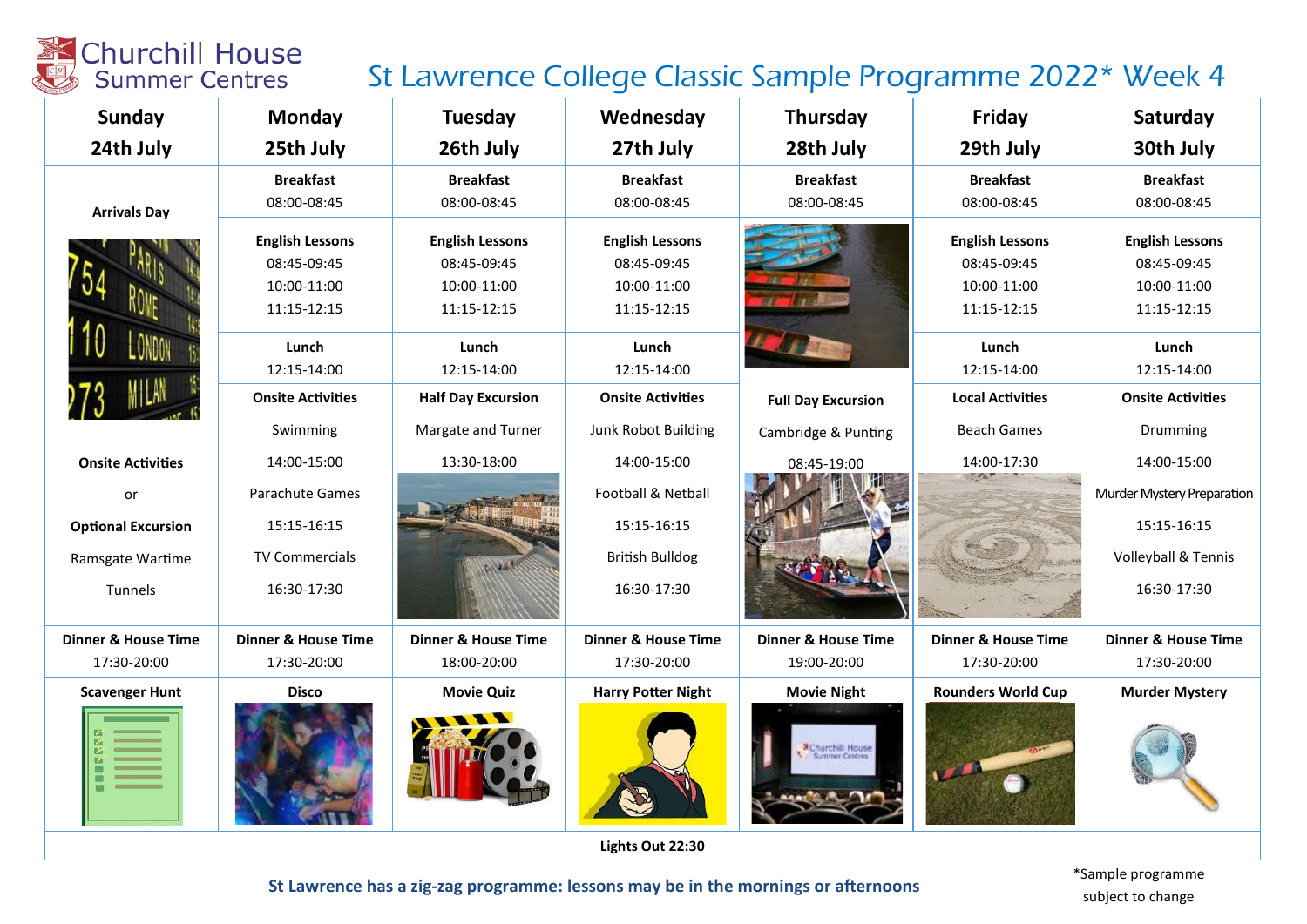### St Lawrence College Classic Sample Programme 2022\* Week 5

| Sunday                                                                                     | <b>Monday</b>                                                                                                           | Tuesday                                                                                                                  | Wednesday                                                                                                               | <b>Thursday</b>                        | Friday                                                                                                                 | Saturday                                                                                                                |
|--------------------------------------------------------------------------------------------|-------------------------------------------------------------------------------------------------------------------------|--------------------------------------------------------------------------------------------------------------------------|-------------------------------------------------------------------------------------------------------------------------|----------------------------------------|------------------------------------------------------------------------------------------------------------------------|-------------------------------------------------------------------------------------------------------------------------|
| 31st July                                                                                  | <b>1st August</b>                                                                                                       | 2nd August                                                                                                               | 3rd August                                                                                                              | <b>4th August</b>                      | <b>5th August</b>                                                                                                      | <b>6th August</b>                                                                                                       |
| <b>Arrivals Day</b>                                                                        | <b>Breakfast</b><br>08:00-08:45                                                                                         | <b>Breakfast</b><br>08:00-08:45                                                                                          | <b>Breakfast</b><br>08:00-08:45                                                                                         | <b>Breakfast</b><br>08:00-08:45        | <b>Breakfast</b><br>08:00-08:45                                                                                        | <b>Breakfast</b><br>08:00-08:45                                                                                         |
|                                                                                            | <b>English Lessons</b><br>08:45-09:45<br>10:00-11:00<br>11:15-12:15<br>Lunch<br>12:15-14:00<br><b>Onsite Activities</b> | <b>English Lessons</b><br>08:45-09:45<br>10:00-11:00<br>11:15-12:15<br>Lunch<br>12:15-13:30<br><b>Half Day Excursion</b> | <b>English Lessons</b><br>08:45-09:45<br>10:00-11:00<br>11:15-12:15<br>Lunch<br>12:15-14:00<br><b>Onsite Activities</b> | <b>Full Day Excursion</b>              | <b>English Lessons</b><br>08:45-09:45<br>10:00-11:00<br>11:15-12:15<br>Lunch<br>12:15-14:00<br><b>Local Activities</b> | <b>English Lessons</b><br>08:45-09:45<br>10:00-11:00<br>11:15-12:15<br>Lunch<br>12:15-14:00<br><b>Onsite Activities</b> |
|                                                                                            | Swimming                                                                                                                | Dover Castle                                                                                                             | Cricket & Badminton                                                                                                     | London & Thames Cruise                 | <b>Beach Games</b>                                                                                                     | Cabaret Night Prep                                                                                                      |
| <b>Onsite Activities</b><br>or<br><b>Optional Excursion</b><br>London & Madame<br>Tussauds | 14:00-15:00<br><b>Dreamcatcher Making</b><br>15:15-16:15<br><b>Music Videos</b><br>16:30-17:30                          | 13:30-18:00                                                                                                              | 14:00-15:00<br><b>Circus Skills</b><br>15:15-16:15<br>Carnival Night Prep<br>16:30-17:30                                | 08:45-19:00                            | 14:00-17:30                                                                                                            | 14:00-15:00<br>Drumming<br>15:15-16:15<br><b>Cabaret Night Rehearsals</b><br>16:30-17:30                                |
| <b>Dinner &amp; House Time</b>                                                             | <b>Dinner &amp; House Time</b>                                                                                          | <b>Dinner &amp; House Time</b>                                                                                           | <b>Dinner &amp; House Time</b>                                                                                          | <b>Dinner &amp; House Time</b>         | <b>Dinner &amp; House Time</b>                                                                                         | <b>Dinner &amp; House Time</b>                                                                                          |
| 17:30-20:00                                                                                | 17:30-20:00                                                                                                             | 18:00-20:00                                                                                                              | 17:30-20:00                                                                                                             | 19:00-20:00                            | 17:30-20:00                                                                                                            | 17:30-20:00                                                                                                             |
| <b>Bottle Rockets</b>                                                                      | <b>Karaoke</b>                                                                                                          | <b>Music Quiz</b>                                                                                                        | <b>Carnival Night</b>                                                                                                   | <b>Movie Night</b><br>Schurchill House | <b>Build a City</b>                                                                                                    | <b>Cabaret Night</b>                                                                                                    |

Lights Out 22:30

St Lawrence has a zig-zag programme: lessons may be in the mornings or afternoons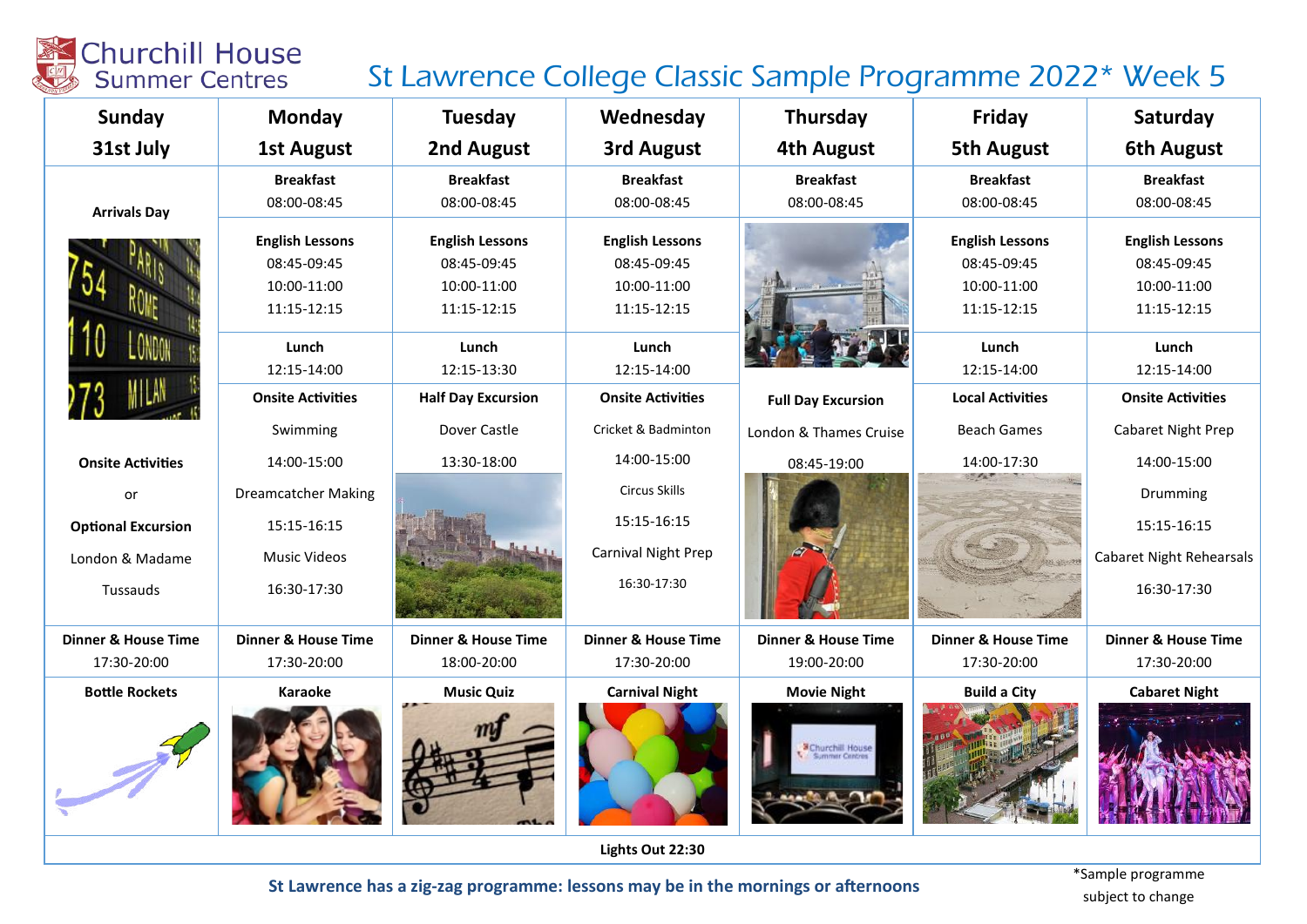### St Lawrence College Classic Sample Programme 2022\* Week 6

| <b>Sunday</b>                  | <b>Monday</b>                  | Tuesday                        | Wednesday                       | Thursday                       | Friday                         | Saturday                       |
|--------------------------------|--------------------------------|--------------------------------|---------------------------------|--------------------------------|--------------------------------|--------------------------------|
| <b>7th August</b>              | <b>8th August</b>              | <b>9th August</b>              | 10th August                     | 11th August                    | 12th August                    | 13th August                    |
|                                | <b>Breakfast</b>               | <b>Breakfast</b>               | <b>Breakfast</b>                | <b>Breakfast</b>               | <b>Breakfast</b>               | <b>Breakfast</b>               |
| <b>Arrivals Day</b>            | 08:00-08:45                    | 08:00-08:45                    | 08:00-08:45                     | 08:00-08:45                    | 08:00-08:45                    | 08:00-08:45                    |
|                                | <b>English Lessons</b>         | <b>English Lessons</b>         | <b>English Lessons</b>          |                                | <b>English Lessons</b>         | <b>English Lessons</b>         |
|                                | 08:45-09:45                    | 08:45-09:45                    | 08:45-09:45                     |                                | 08:45-09:45                    | 08:45-09:45                    |
|                                | 10:00-11:00                    | 10:00-11:00                    | 10:00-11:00                     |                                | 10:00-11:00                    | 10:00-11:00                    |
|                                | 11:15-12:15                    | 11:15-12:15                    | 11:15-12:15                     |                                | 11:15-12:15                    | 11:15-12:15                    |
|                                | Lunch                          | Lunch                          | Lunch                           |                                | Lunch                          | Lunch                          |
|                                | 12:15-14:00                    | 12:15-14:00                    | 12:15-14:00                     |                                | 12:15-14:00                    | 12:15-14:00                    |
|                                | <b>Onsite Activities</b>       | <b>Half Day Excursion</b>      | <b>Onsite Activities</b>        | <b>Full Day Excursion</b>      | <b>Local Activities</b>        | <b>Onsite Activities</b>       |
|                                | Swimming                       | Canterbury Cathedral           | <b>Basketball and Tag Rugby</b> | London & Thames Cruise         | <b>Beach Games</b>             | Drumming                       |
| <b>Onsite Activities</b>       | 14:00-15:00                    | 13:30-18:00                    | 14:00-15:00                     | 08:45-19:00                    | 14:00-17:30                    | 14:00-15:00                    |
| or                             | Teambuilding                   |                                | <b>Bench Ball</b>               |                                |                                | <b>Zombie Movie Trailers</b>   |
| <b>Optional Excursion</b>      | 15:15-16:15                    |                                | 15:15-16:15                     |                                |                                | 15:15-16:15                    |
| London & London Eye            | <b>Self Portraits</b>          |                                | <b>Card Making</b>              |                                |                                | Apocalypse Art                 |
|                                | 16:30-17:30                    |                                | 16:30-17:30                     |                                |                                | 16:30-17:30                    |
| <b>Dinner &amp; House Time</b> | <b>Dinner &amp; House Time</b> | <b>Dinner &amp; House Time</b> | <b>Dinner &amp; House Time</b>  | <b>Dinner &amp; House Time</b> | <b>Dinner &amp; House Time</b> | <b>Dinner &amp; House Time</b> |
| 17:30-20:00                    | 17:30-20:00                    | 18:00-20:00                    | 17:30-20:00                     | 19:00-20:00                    | 17:30-20:00                    | 17:30-20:00                    |
| <b>International Quiz</b>      | <b>Welcome Party</b>           | <b>Students v Staff</b>        | <b>Karaoke</b>                  | <b>Movie Night</b>             | <b>Games Night</b>             | <b>Zombie Apocalypse!</b>      |
|                                |                                |                                |                                 | Churchill House                |                                |                                |

Lights Out 22:30

St Lawrence has a zig-zag programme: lessons may be in the mornings or afternoons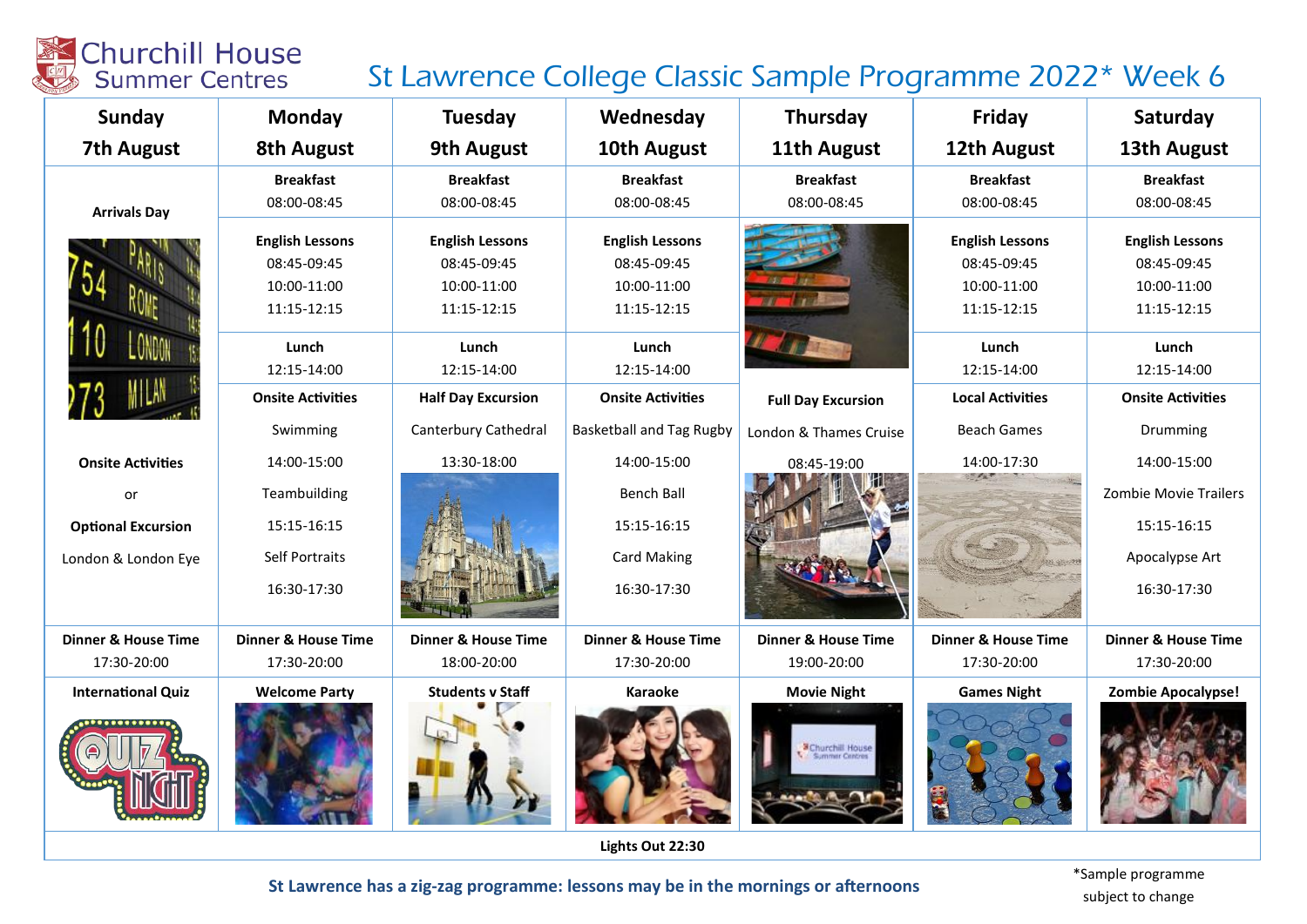

### St Lawrence College Classic Sample Programme 2022\* Week 7

| Sunday                         | Monday                         | Tuesday                        | Wednesday                      | Thursday                       | Friday                         | Saturday                       |  |
|--------------------------------|--------------------------------|--------------------------------|--------------------------------|--------------------------------|--------------------------------|--------------------------------|--|
| 14th August                    | 15th August                    | 16th August                    | 17th August                    | <b>18th August</b>             | 19th August                    | 20th August                    |  |
| <b>Arrivals Day</b>            | <b>Breakfast</b>               | <b>Breakfast</b>               | <b>Breakfast</b>               | <b>Breakfast</b>               | <b>Breakfast</b>               | <b>Breakfast</b>               |  |
|                                | 08:00-08:45                    | 08:00-08:45                    | 08:00-08:45                    | 08:00-08:45                    | 08:00-08:45                    | 08:00-08:45                    |  |
|                                | <b>English Lessons</b>         | <b>English Lessons</b>         | <b>English Lessons</b>         |                                | <b>English Lessons</b>         | <b>English Lessons</b>         |  |
|                                | 08:45-09:45                    | 08:45-09:45                    | 08:45-09:45                    |                                | 08:45-09:45                    | 08:45-09:45                    |  |
|                                | 10:00-11:00                    | 10:00-11:00                    | 10:00-11:00                    |                                | 10:00-11:00                    | 10:00-11:00                    |  |
|                                | 11:15-12:15                    | 11:15-12:15                    | 11:15-12:15                    |                                | 11:15-12:15                    | 11:15-12:15                    |  |
|                                | Lunch                          | Lunch                          | Lunch                          |                                | Lunch                          | Lunch                          |  |
|                                | 12:15-14:00                    | 12:15-13:30                    | 12:15-14:00                    |                                | 12:15-14:00                    | 12:15-14:00                    |  |
|                                | <b>Onsite Activities</b>       | <b>Half Day Excursion</b>      | <b>Onsite Activities</b>       | <b>Full Day Excursion</b>      | <b>Local Activities</b>        | <b>Onsite Activities</b>       |  |
|                                | Swimming                       | Margate and Turner             | Junk Robot Building            | London & Thames Cruise         | <b>Beach Games</b>             | Drumming                       |  |
| <b>Onsite Activities</b>       | 14:00-15:00                    | 13:30-18:00                    | 14:00-15:00                    | 08:45-19:00                    | 14:00-17:30                    | 14:00-15:00                    |  |
| or                             | Parachute Games                |                                | Football & Netball             |                                |                                | Murder Mystery Preparation     |  |
| <b>Optional Excursion</b>      | 15:15-16:15                    |                                | 15:15-16:15                    |                                |                                | 15:15-16:15                    |  |
| Ramsgate Wartime               | <b>TV Commercials</b>          |                                | <b>British Bulldog</b>         |                                |                                | Volleyball & Tennis            |  |
| Tunnels                        | 16:30-17:30                    |                                | 16:30-17:30                    |                                |                                | 16:30-17:30                    |  |
| <b>Dinner &amp; House Time</b> | <b>Dinner &amp; House Time</b> | <b>Dinner &amp; House Time</b> | <b>Dinner &amp; House Time</b> | <b>Dinner &amp; House Time</b> | <b>Dinner &amp; House Time</b> | <b>Dinner &amp; House Time</b> |  |
| 17:30-20:00                    | 17:30-20:00                    | 18:00-20:00                    | 17:30-20:00                    | 19:00-20:00                    | 17:30-20:00                    | 17:30-20:00                    |  |
| <b>Scavenger Hunt</b>          | <b>Disco</b>                   | <b>Movie Quiz</b>              | <b>Harry Potter Night</b>      | <b>Movie Night</b>             | <b>Rounders World Cup</b>      | <b>Murder Mystery</b>          |  |
|                                |                                |                                |                                | urchill House                  |                                |                                |  |
| Lights Out 22:30               |                                |                                |                                |                                |                                |                                |  |

St Lawrence has a zig-zag programme: lessons may be in the mornings or afternoons